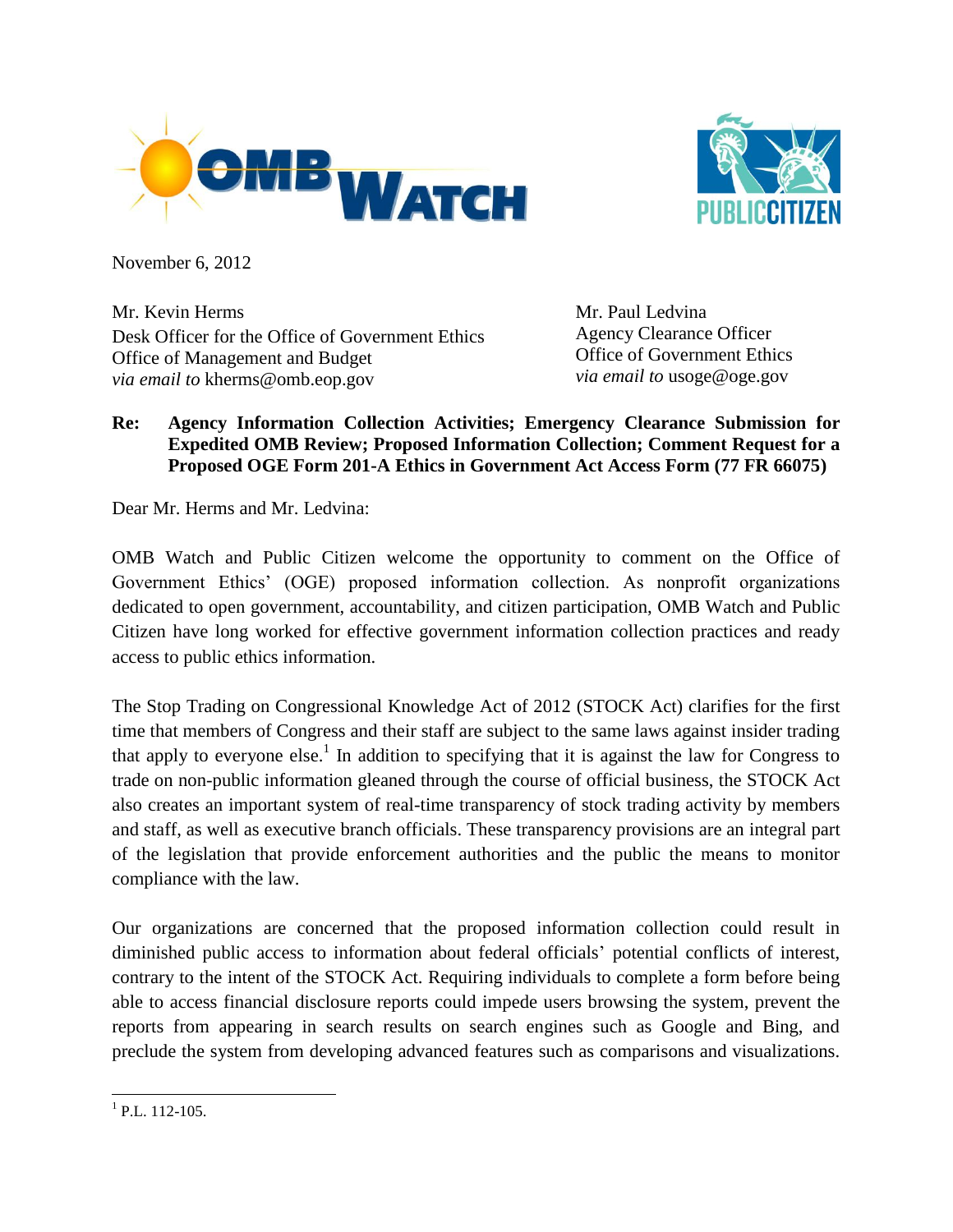OGE should ensure that the proposed information collection, if approved, does not unduly impede transparency.

## **Concerns with the Proposed Information Collection**

*OGE has not explained the need for, or utility of, the proposed information collection.* In its notice, OGE cites its statutory and regulatory authority to require agencies to collect this information.<sup>2</sup> We note that these authorities predate the STOCK Act, which does not require agencies to collect this information. However, OGE does not explain the need for the agency to collect this information or how OGE proposes to use the information.

The House of Representatives has posted online the financial disclosure reports of its members and candidates since 2008 without requiring individuals requesting access to the reports to submit personal information. In addition, several states, including Arkansas and Tennessee, provide online access to public officials' financial disclosure reports without requiring the submission of such information.<sup>3</sup> OGE should fully explain why it cannot similarly post financial disclosure data without a request form for users.

*OGE should take steps to minimize the burden on respondents.* If the proposed information collection system is pursued, OGE should create a system that minimizes the burden on users and prevents the information collection from becoming an impediment to robust use of the financial disclosure data.

In its current approach, OGE's automated Form 201 (OMB Control Number 3209-0002) allows individuals to request access to up to five reports on a single form. If the same individual wished to request access to more than five reports, they would have to complete the form again.

We encourage OGE to take a minimal burden approach to the proposed information collection, if approved. An individual should not have to file the proposed Form 201-A more than once in order to access OGE's data tools and retrieve reports, including data from multiple reports. For example, Kansas's online access to Statements of Substantial Interests requires users to fill out a form to gain access. But once filed, applicants receive a username and password that allow full access to all online data. $4\overline{OGE}$  should not let the requirement for individuals to complete proposed Form 201-A to impede the functionality or user experience of the system.

<sup>&</sup>lt;sup>2</sup> 5 U.S.C. appendix section 402(b)(1); 5 CFR 2634.603(c) and (f).

<sup>3</sup> OMB Watch, *Upholding the Public's Trust: Key Features for Effective State Accountability Websites*, March 19, 2012, *available at* [http://www.ombwatch.org/upholdingpublictrustreport.](http://www.ombwatch.org/upholdingpublictrustreport)

<sup>4</sup> Kansas Secretary of State, "View Statement of Substantial Interests," *available at*  [https://www.kssos.org/elections/ssi/secure/ssi\\_examiner\\_entry.asp.](https://www.kssos.org/elections/ssi/secure/ssi_examiner_entry.asp)